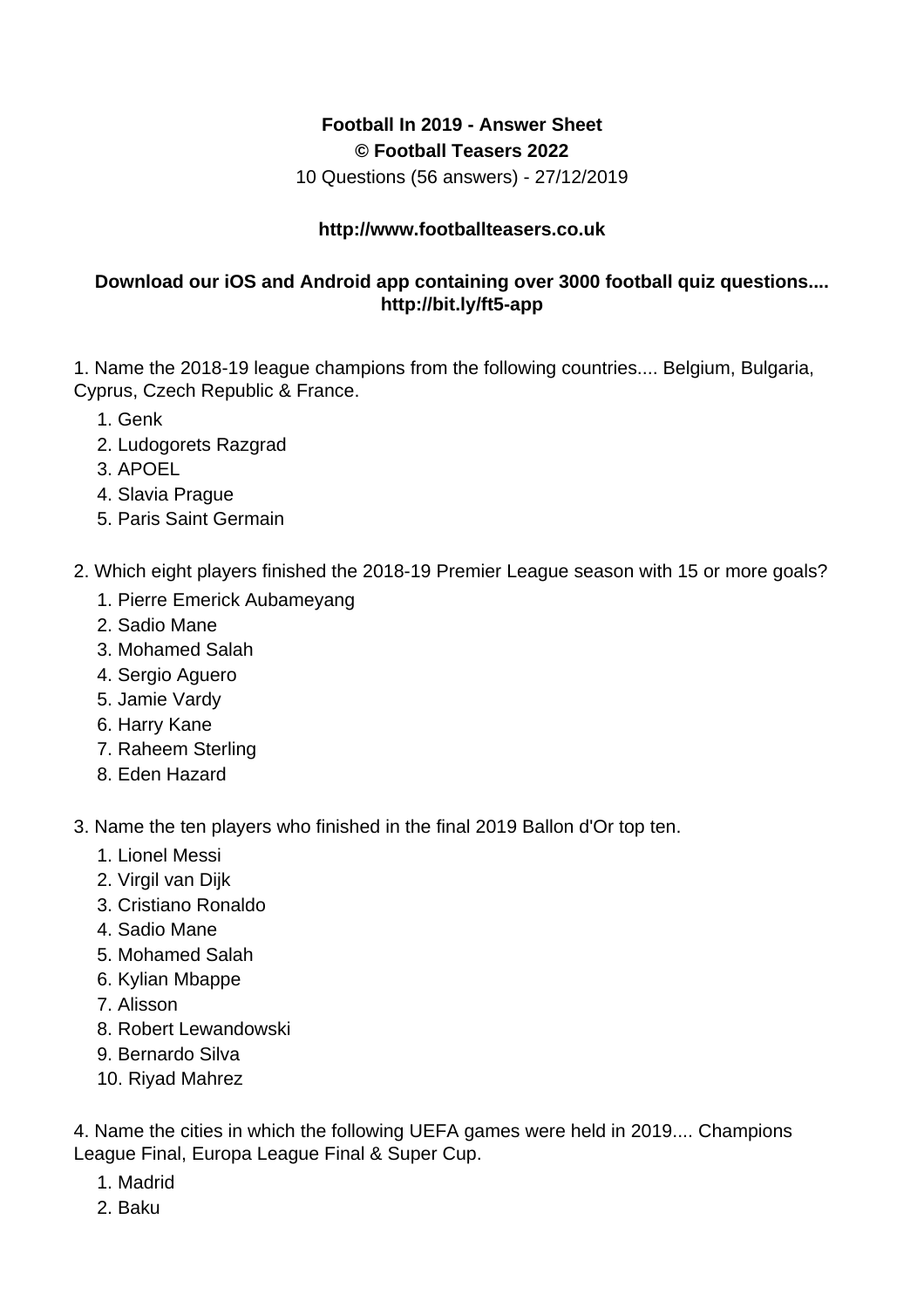3. Istanbul

5. Identify the players from the following transfers in 2019... JW (Everton to Wigan Athletic), SO (Leicester City to Malaga), CE (Sheffield United to Fleetwood Town), SM (Millwall to Shrewsbury Town) & CA (Southampton to West Bromwich Albion).

- 1. Joe Williams
- 2. Shinji Okazaki
- 3. Ched Evans
- 4. Steve Morison
- 5. Charlie Austin

6. Name the four Spaniards who played in the 2019 League Cup Final.

- 1. Kepa Arrizabalaga
- 2. Cesar Azpilicueta
- 3. Pedro
- 4. David Silva
- 7. Which three teams were relegated from the Premier League in 2019?
	- 1. Cardiff City
	- 2. Fulham
	- 3. Huddersfield Town
- 8. Which three teams were promoted to the Premier League in 2019?
	- 1. Norwich City
	- 2. Sheffield United
	- 3. Aston Villa
- 9. Which four teams reached the last four of the FA Cup in 2019?
	- 1. Manchester City
	- 2. Brighton & Hove Albion
	- 3. Watford
	- 4. Wolverhampton Wanderers
- 10. Name the 2018-2019 PFA Team of the Year.
	- 1. Ederson
	- 2. Trent Alexander-Arnold
	- 3. Aymeric Laporte
	- 4. Virgil van Dijk
	- 5. Andy Robertson
	- 6. Bernardo Silva
	- 7. Fernandinho
	- 8. Paul Pogba
	- 9. Raheem Sterling